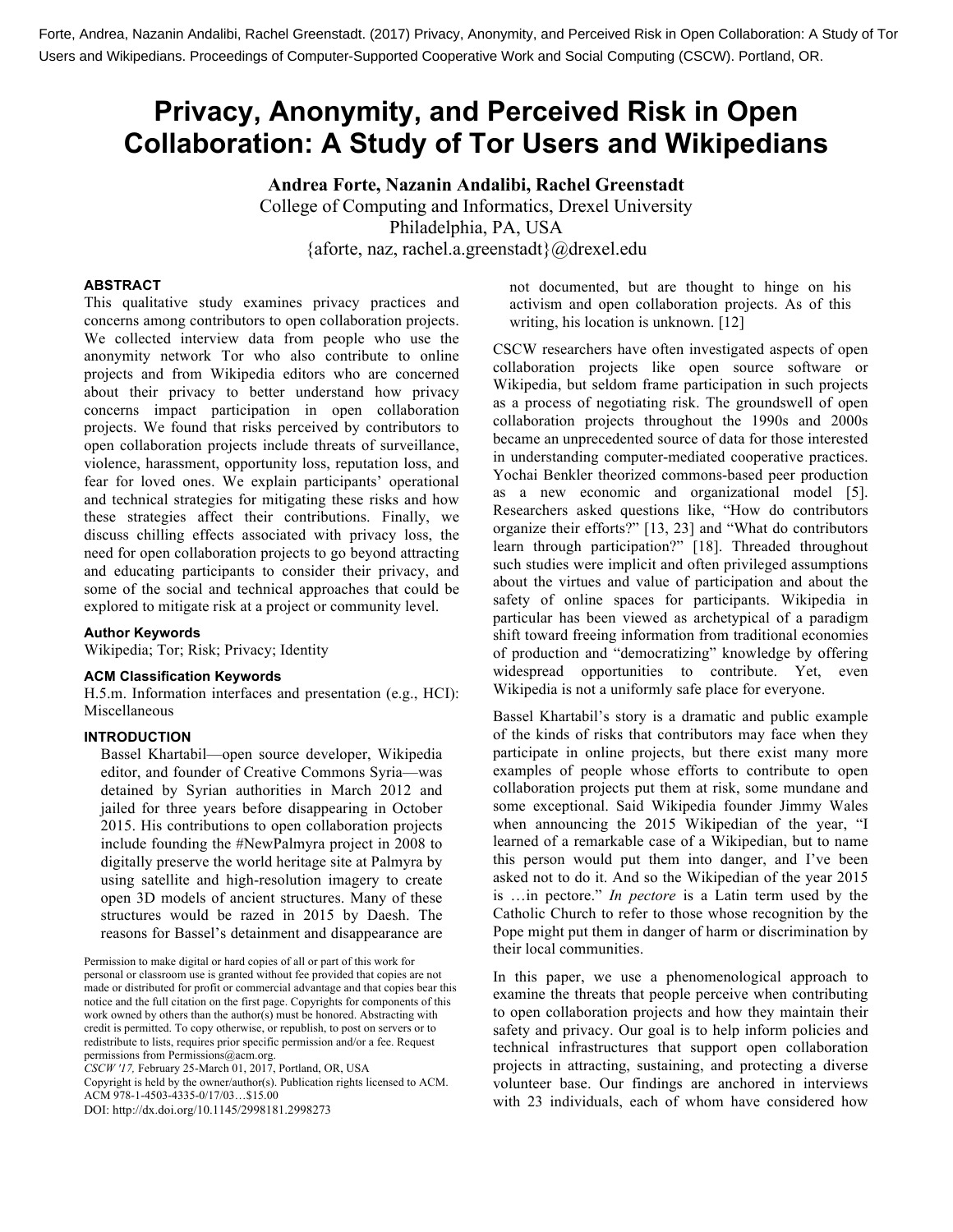and whether to protect their privacy when participating in online projects. Their experiences range from men and women whose participation in open collaboration projects attracted death and rape threats, to citizens who fear sanctions from their government, to people who are concerned about having facets of their identity "outed" through their participation, to people who perceive few if any threats. We examine the experiences and tactics of these individuals within the context of the policies, norms and technological infrastructures of the projects to which they contribute in order to answer the questions:

RQ1. What kinds of threats do contributors to open collaboration projects perceive?

RQ2. How do people who contribute to open collaboration projects manage risk?

We will present risks associated with participation in open collaboration projects and strategies that participants use to mitigate these risks. We conclude by discussing how sites might develop infrastructures to successfully control for abuse and promote high-quality contributions without identifying volunteers who wish to remain anonymous.

# **RELATED WORK**

# **Participation in Open Collaboration Projects**

Much of the vitality and innovation credited to the Internet is a product of volunteerism and participation on a massive scale. From product and service reviews, to open source software, encyclopedias, citizen science and journalism, open collaboration projects involve volunteers generating valuable content and products. The prototypical open collaboration project has been defined as "an online environment that (a) supports the collective production of an artifact (b) through a technologically mediated collaboration platform (c) that presents a low barrier to entry and exit and (d) supports the emergence of persistent but malleable social structures" [19]. Commons-based peer production is often invoked to understand such collaboration as an organizational phenomenon that challenges traditional corporate structures and gives rise to new economic opportunities [6].

The perceived value of open collaboration projects has prompted research on how they succeed and how to sustain them including attracting volunteers [28], enculturating new members into the norms of the project [11], and sustaining their participation over time [16]. One particularly vexing problem for Wikipedia has been to encourage participation from a diverse set of contributors to ensure representation of diverse content. Research has demonstrated that inequities along demographic lines such as gender can lead to inequities in the content [24]. Because Wikipedia's content reflects its authors' interests and expertise, maintaining editor diversity is an issue of encyclopedic quality and coverage.

Understanding barriers to diverse participation is difficult because the sampling frame can be impossibly large, but researchers have studied some reasons people choose not to participate in online venues. In a scholarly investigation of lurking practices, Preece et al. [31] identified reasons for non-participation in online communities: not needing to post, needing to know more about the group before posting, the belief that not posting is more helpful than posting, poor usability, and not liking the dynamics of the community. Ardichvili [2] recently reviewed research on participation in online communities and provided four categories of reasons for not participating: interpersonal (e.g., fear of criticism), procedural (e.g., not knowing best practices), technological (e.g., lack of technological skill), and cultural (e.g., ingroup orientation, saving face).

In the literature on non-participation and lurking, concerns about privacy, confidentiality, and security are sometimes identified explicitly, for example in Baumer et. al's examination of why people leave social media [4], but often privacy concerns have been implicitly connected to factors such as fears of criticism or discomfort with power relationships. However, there exists complementary literature that focuses on online privacy and perceptions of risk and can help illuminate these concerns.

# **Online Privacy and Perceptions of Risk**

Palen and Dourish have observed that "active participation in the networked world requires disclosure of information simply to be a part of it" [29]. They suggested that managing privacy involves the continuous negotiation of boundaries along three dimensions: disclosure (i.e. need for publicity in tension with need for privacy), identity (i.e., presentation of self in tension with disparate audiences), and temporality (i.e., past/present/future are in tension). Negotiation of these boundaries is context dependent. Because it entails disclosure, all online participation raises issues of privacy and risk, but in some contexts privacy negotiations are trivial or routinized to the point of being unnoticeable, whereas in other contexts they require extensive attention and effort. Nissenbaum explains this variability in terms of "contextual integrity" [27]. She argues that although norms and expectations about privacy and constraints on the flow of information can vary dramatically, they are systematically related to the context in which information is disclosed.

We view participating in open collaboration projects like Wikipedia or open source as a set of related contexts in which people establish privacy expectations and concerns that may be dissimilar to concerns about sharing photos, chatting with friends, taking online classes, or other forms of online participation. Participation in projects must be analyzed as contexts that are systematically distinct from other contexts in which people share information online. Moreover, projects themselves are different contexts within which people establish expectations.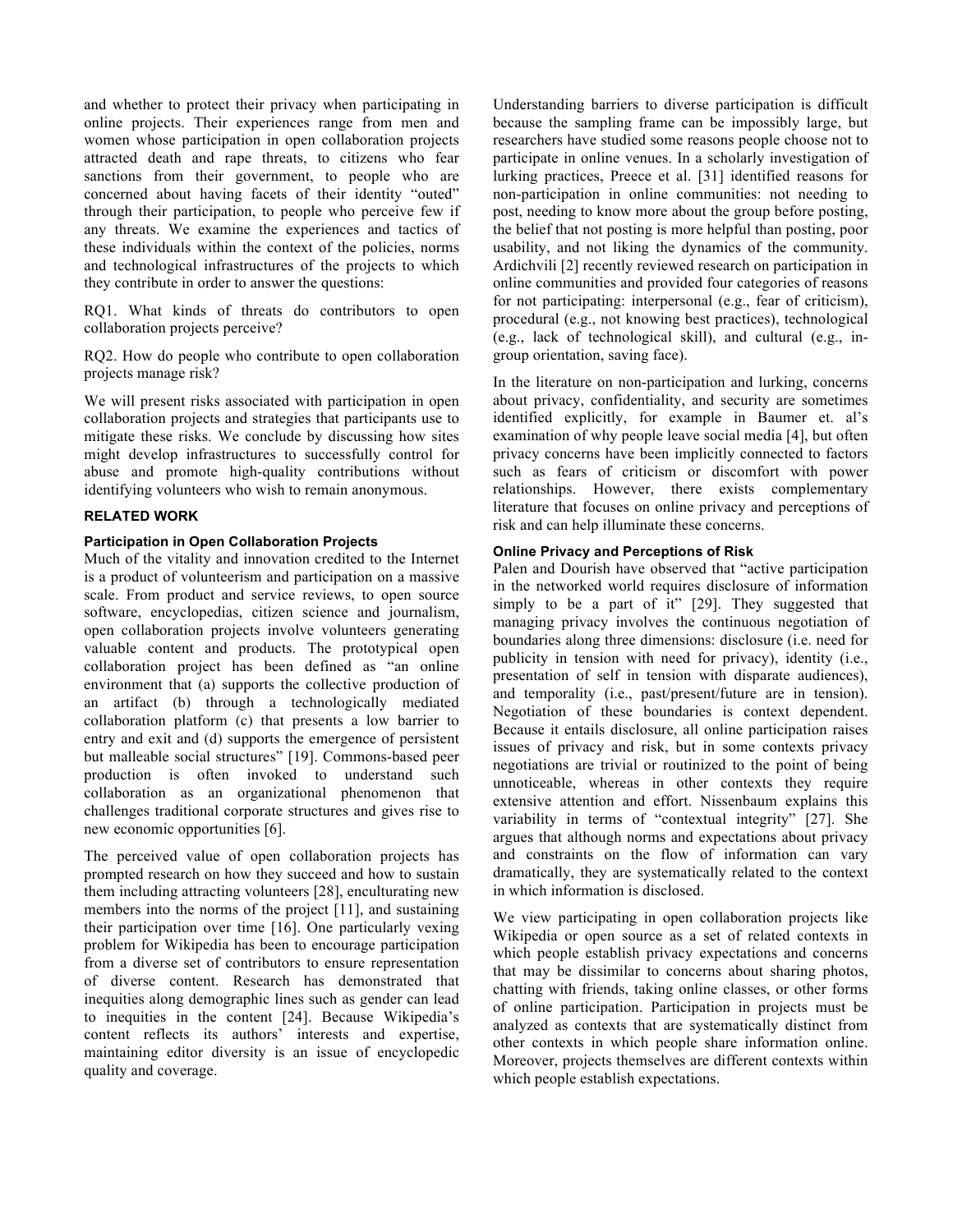Perceived characteristics of technical communications infrastructures and the organizations that deploy them are important features of contexts in which privacy concerns are embedded. An individual's digital trail can be captured at different resolutions depending on how technologies are configured: clicks, keystrokes, and even cursor position can be captured and analyzed, but participants in open collaboration projects may have discrepant understandings of the technologies they use. Horsman observed that Edward Snowden's revelations about government surveillance mechanisms have sensitized people to vulnerabilities when they use communications technologies and called this the "Snowden effect" [20]. Yet, it's not only people's perceptions of technologies that influence privacy concerns, but also their perceptions of the organizations that deploy the technologies. Smith and colleagues identified four facets of privacy concerns about organizational information privacy practices: collection and storage of large amounts of personal data, unauthorized secondary use of personal data, errors in collected data, and inappropriate access to personal data [33]. For example, Wikipedia editors may not know that when they contribute to the site, their actions on the site are publicly logged and also made available by the Wikimedia Foundation in public datasets.

The purpose of online participation also influences perceptions of risk. Kang et al. [21] conducted interviews and found that people used anonymity for diverse kinds of online participation and suggest five personal threat models: online predators, organizations, known others, other users on the site or in the community, and unknown others. They found that regardless of technical literacy, half of their participants obtained anonymity by simply not participating, limiting the information they shared, or sharing incorrect information about themselves.

# **Anonymous Online Participation**

When people are concerned about privacy, they take steps to protect themselves from observation. As mentioned above, one approach is to abstain from participation. Another is to seek anonymity. For sociologist Gary Marx, achieving full anonymity means subverting seven dimensions of identity knowledge including legal name, location, behavior patterns, social group membership, identifying personal characteristics, pseudonyms that can be linked with other forms of identity knowledge, or pseudonyms that cannot be linked and serve as alternate identities [25]. We join Marx and other researchers in grounding our work on the premise that anonymity is not a binary construct but instead can be achieved to different degrees. For example, people may use a fake name, temporary technical identities like throwaway accounts [1] or sockpuppets [35] that allow them to participate online in ways that are disconnected from their legal identities, although still may be traceable by service providers.

In this study, we recruited users of the anonymity network Tor. The Tor Project, named after the early project moniker

"the onion router," produces free, open-source software that conceals users' location and Internet use from potential observers [15]. Even tools that subvert most forms of tracking, such as the Tor Internet browser, do not guarantee "true" anonymity as people can still disclose forms of identity knowledge either intentionally or unintentionally through behavioral or linguistic patterns [9].

As noted above, there are differences among open collaboration projects in terms of expectations of privacy and how participants define concepts like anonymity and risk. For example, Wikipedia editors commonly refer to edits that are tagged with a user's IP address as "anonymous edits," whereas IP is considered to be highly identifying by contributors to the Tor Project.

We set out to understand what kinds of perceived risks lead to tensions between anonymity seeking and participation in open collaboration projects and how people manage these tensions.

# **STUDY DESIGN**

To answer our research questions, we conducted semistructured interviews with 23 participants. Our approach is informed by social phenomenology, which begins with the understanding that scientists study and interpret social worlds comprised of humans who themselves interpret. respond to, and actively construct their social environments [32]. An interview-based phenomenological approach is appropriate for studying social constructs like privacy and related practices because they are linked with people's subjective experience and understandings of the sociotechnical systems in which they participate. In phenomenological research, investigators strive to "bracket" their own understandings of phenomena and privilege the reported experiences of participants [7]. This approach is particularly important to remember when we discuss perceptions of threats or potentially "sensitive" encyclopedia topics: in this study, we bracket our own understandings of these concepts and report on participants' own accounts of what constitutes a threat or a sensitive topic. We used semi-structured interviews to allow participants the freedom to explain their experiences and then used thematic analysis [8] to identify pervasive and salient concepts as explained below.

# **Recruitment**

Our recruitment strategy targeted two groups: Tor users and Wikipedia editors. First, we sought interviews with Tor users who have also contributed to "online projects." By virtue of their Tor use, these participants are known to take steps to protect their privacy while using the Internet, but would likely have diverse experiences with open collaboration. Second, we sought interviews with Wikipedia editors who have considered their privacy while editing. By virtue of their Wikipedia editing, these participants are known to contribute to open collaboration projects, but would likely have diverse definitions and experiences of privacy. By independently targeting both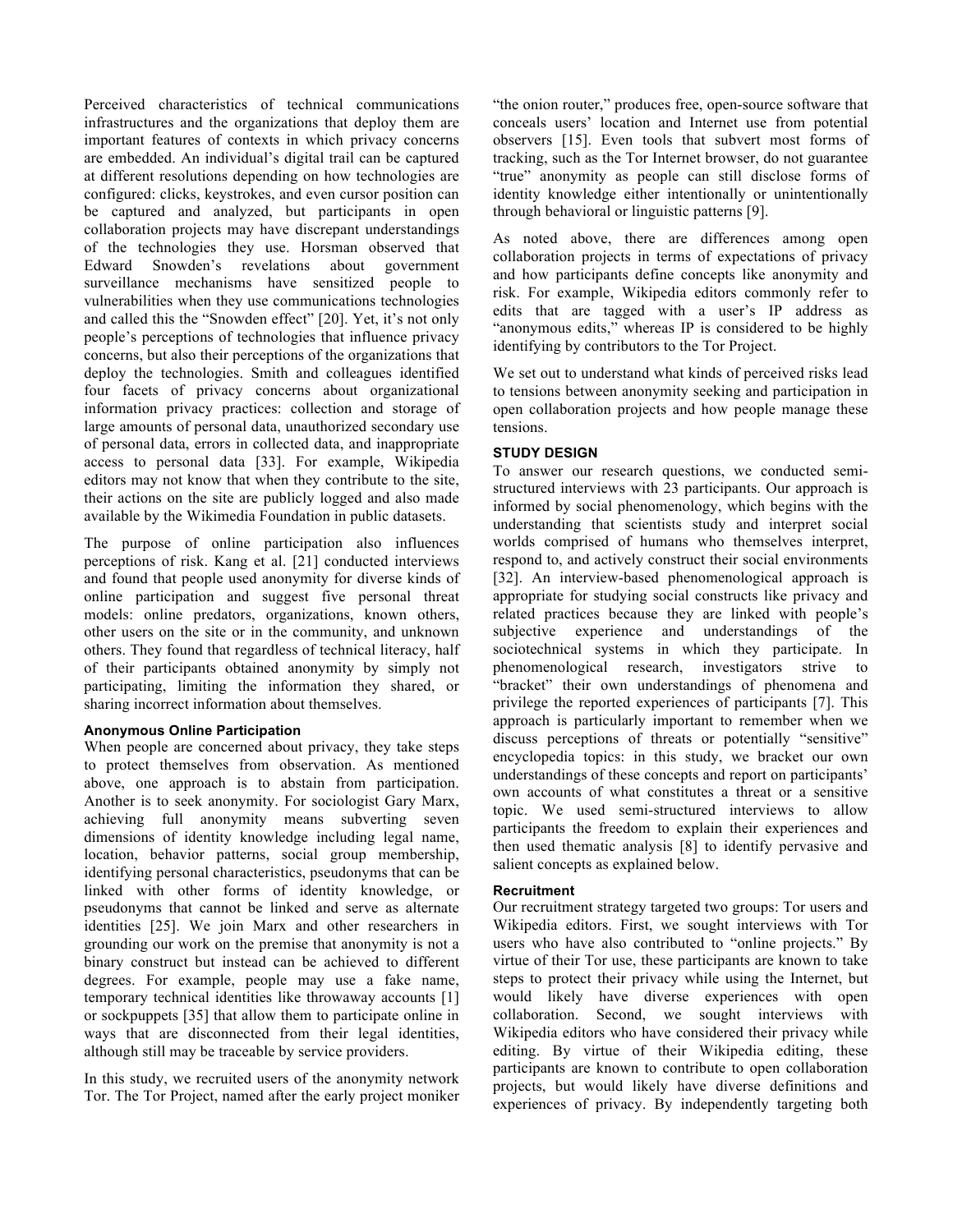privacy concerns and participation in open collaboration as primary characteristics for recruitment, we aimed to capture experiences that ranged from heavy to light participation and extensive to minimal privacy concerns.

To reach these groups, we used similar approaches. We sent a message to the general discussion mailing list for the Tor project and posted links on social media to our recruitment materials. In addition, the recruitment materials were reposted and blogged by official Tor Project accounts. To reach Wikipedia users, we posted messages on Wikipedia discussion lists and on social media. Both efforts also yielded participants via word-of-mouth.

# **Participants**

In all, recruitment efforts yielded 23 interviews—12 with Tor users and 11 with Wikipedia editors, all of which were conducted in spring and summer of 2015. (see Table 1).

|                           | Gender   | Male: $8$                                 |  |  |  |
|---------------------------|----------|-------------------------------------------|--|--|--|
| 12 Tor Participants       |          | Female: 3                                 |  |  |  |
|                           |          | 1 reported fluid gender                   |  |  |  |
|                           | Age      | Min: 18                                   |  |  |  |
|                           |          | Max: 41                                   |  |  |  |
|                           |          | Avg: 30                                   |  |  |  |
|                           | Location | Austria, Belgium, Canada, South Africa,   |  |  |  |
|                           |          | Sweden, United States (7 from northwest,  |  |  |  |
|                           |          | central, midwest, east coast regions)     |  |  |  |
|                           |          | Education High School/Secondary: 3        |  |  |  |
|                           |          | Undergraduate: 4                          |  |  |  |
|                           |          | Masters: 3                                |  |  |  |
|                           |          | PhD: 2                                    |  |  |  |
| 11 Wikipedia Participants | Gender   | Male: 8                                   |  |  |  |
|                           |          | Female: 3                                 |  |  |  |
|                           | Age      | Min: 20                                   |  |  |  |
|                           |          | Max: 53                                   |  |  |  |
|                           |          | Avg: 30                                   |  |  |  |
|                           | Location | Australia, France, Ghana, Israel, Sweden, |  |  |  |
|                           |          | United Kingdom, United States (5 from     |  |  |  |
|                           |          | west coast, midwest, east coast regions)  |  |  |  |
|                           |          | Education Undergraduate: 8                |  |  |  |
|                           |          | Masters: 1                                |  |  |  |
|                           |          | PhD:1                                     |  |  |  |
|                           |          | Unreported: 1                             |  |  |  |

# **Table 1: Participants**

Because of some interviewees' concerns about reporting characteristics like age, gender, education, and location in conjunction with details about their privacy concerns, we report on aggregate features of participants' backgrounds. Some of our interviewees had concerns about the potential for de-anonymization, and out of respect for these concerns we likewise do not identify participants using consistent pseudonyms. People who responded to Tor recruitment materials are categorized as Tor users and people who responded to Wikipedia materials as Wikipedia editors, although several Tor users had also edited Wikipedia and a few Wikipedia editors had used Tor. In no cases did participants speak with equal reflection and detail about both Tor and Wikipedia; as described in our findings, the two populations we sampled yielded participants with different experiences and areas of expertise.

#### **Interview Protocol**

Potential participants were directed to online consent materials and given the option of either filling out an online form or mailing us a paper consent form if they were uncomfortable with the online form. They were also given the option of receiving \$20 compensation for their time in the form of gift cards or cash, which required further paperwork. About one third of participants declined payment. In most cases, interviews were conducted via phone, Skype, or an encrypted audio channel. In all of these cases, participants agreed to allow the interviewer to make a local audio recording. In one case, the participant met with the interviewer face-to-face and requested that the interviewer only collect written notes. The first author conducted all interviews.

Interviews were guided by a list of topics. Standard questions for Tor users included explaining Tor, what it is for, current examples of use, retrospective examples of use, the story of how and why they first started using it, examples of when they do not use Tor, and questions about their participation in online projects. Tor users who had edited Wikipedia were also asked questions from the protocol for Wikipedia editors: how and why they started editing, examples of privacy concerns associated with editing, steps they have taken to protect their privacy while editing, and examples of interactions with other editors. The interviewer encouraged participants to tell in-depth stories and prompted them for as much detail as possible. Most of our data pertains to open collaboration projects such as editing Wikipedia, contributing to other online information resources, or working on open source software but at times participants also delved into their experiences in discussion groups, political activism or other online groups and activities. Demographic data reported in the previous section were collected during interviews.

## **Data Analysis**

All but one interview were audio recorded and transcribed. The interview that was not audio recorded was captured via written notes. We used thematic analysis [8] to analyze transcripts and notes. The first author used the software Atlas.ti to identify themes in interview transcripts using participants' own language. After themes were identified, all authors reviewed them and discussed connections among themes. The first author then collapsed themes into affinity groups. For example, themes related to threats were organized into threat.source and threat.type. In some cases, similar categories were merged, for example, threat types of harassment, bullying, and intimidation were then collapsed into one recurrent theme: threat.type.intimidation. The transcripts were read by all team members and emergent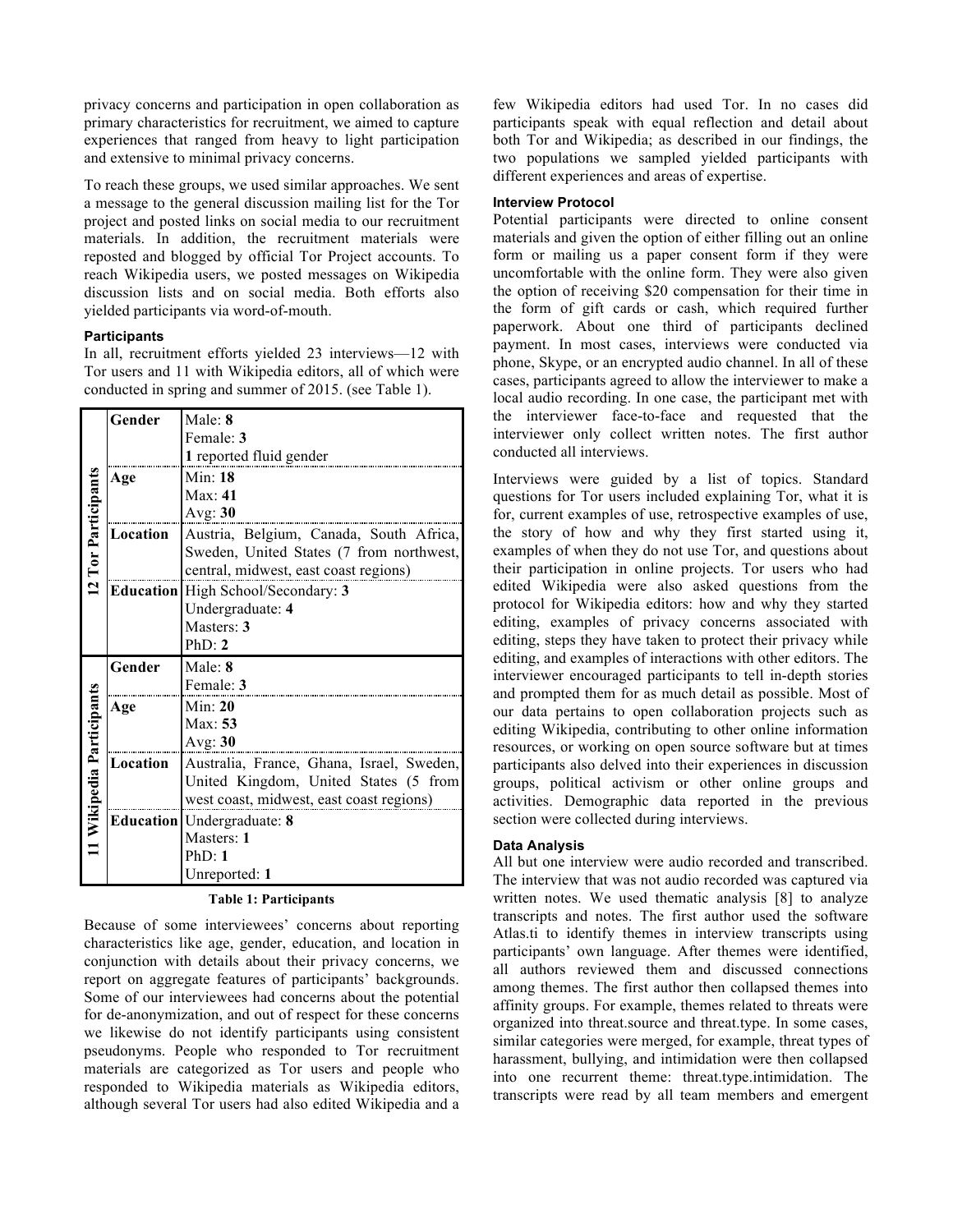themes were discussed at multiple points; all stages of analyses were done by the first author and reviewed by coauthors. The analysis took approximately 6 months to complete. We report salient themes in the next sections as interconnected features of participants' practice. When participant practices diverge, we use internally consistent features of their experiences and explanations to account for these differences.

# **Limitations**

The need to use communication technologies to interview remote participants means that individuals who volunteered to participate in this study were comfortable speaking with us remotely over phone or other communication channels. We accommodated participants' requests for encrypted communication and provided assurances of both confidentiality and anonymization; however, potential interviewees with acute privacy concerns would not likely be comfortable participating in this study. For example, complaints appeared in comments on the Tor Project blog that we mentioned using unencrypted channels like Skype in our recruitment materials and that this prohibited participation by Tor users. Additionally, some Wikipedia editors recommended interviewing editors in Iran and China and even forwarded our recruitment materials to specific individuals, but no-one living in Iran or China volunteered to participate (although we interviewed one Iranian citizen who lived in the United States at the time of the interview.) Laws in Iran and other places specifically forbid use of Tor and other privacy-enhancing technologies and China generally blocks Wikipedia so these are examples of voices that are known to be missing from our account of privacy concerns in open collaboration.

# **FINDINGS**

Our findings are organized in four main sections:

- **types of threats** perceived by contributors to open collaboration and other online projects,
- **perceived sources of threats,**
- **experiences of those who had few or no concerns** about their participation in online projects, and the
- **strategies that people used to mitigate perceived risk,**  including *modifying participation* in projects and *enacting anonymity*.

# **Types of Threats**

By design, participants in our study had diverse experiences of contributing to open collaboration projects. In nearly all interviews, participants described being wary about how aspects of their participation in open collaboration projects could compromise their privacy or safety. Many participants described crisis experiences of their own or of someone they knew as antecedent to their model of threat in online projects. In this section we explain the five types of threats that surfaced most frequently. None of them exist in isolation from others and dependencies frequently surfaced.

Table 2 reports the prevalence of the five most prevalent types of threats reported by participants. All threat types were discussed by at least one Wikipedia editor and one Tor user. Still, the two participant types differ in some ways. As reported in the table, Tor users were more likely to discuss the threat of surveillance and Wikipedia users more likely to discuss threats of harassment and intimidation. Tor users' concern with surveillance could be anticipated; perhaps more surprising is the extent to which Wikipedia users found themselves in disagreements and conflicts as a part of their encyclopedia writing work that led to acute fears, threats, and concomitant privacy concerns.

| <b>Threat</b>                            | # Participants |    |     |
|------------------------------------------|----------------|----|-----|
|                                          | <b>Total</b>   | WP | Tor |
| Surveillance/Loss of privacy             | 12             |    |     |
| employment/<br>of<br>Loss<br>opportunity | 10             |    |     |
| Safety of Self/Loved Ones                |                |    |     |
| Harassment/Intimidation                  |                |    |     |
| <b>Reputation Loss</b>                   |                |    |     |

**Table 2: Types of Perceived Threats**

#### *Threat 1: Surveillance/Loss of privacy*

The most common concern voiced by participants was a fear that their online communication or activities may be accessed or logged by parties without their knowledge or consent. This loss of control over their personal information can also be seen in several of the other threat types, but most frequently surfaced as a general concern. In some cases, especially among Tor users, this concern reflected a general desire for online actions to be private-by-default, public-by-effort. Explained one Tor user from Europe, "You know in my country there's basically unknown surveillance going on… and I don't know what providers to use so at some point I decided to use Tor for everything." Several Tor users viewed the use of personal information for targeted advertising as gratuitous and invasive.

Some contributors to Wikipedia commented that their edit histories contain sensitive information. Wikipedia logs a public record of every edit made by every account. Much as Internet search histories are a record of a person's interests and needs, edit histories provide a log of Wikipedia editors' interests and expertise. One Wikipedia editor pointed out that he didn't want his edit history to be linked with his real identity. Part of it, he explained, "is just frustration that I don't have a choice." But, like others, he felt that his edit history could reveal aspects of his identity to unintended audiences that he would rather not engage, for example he explained, "Employers, I wouldn't want them to see my editing history. But it's mostly that I don't want it mandated that this stuff is linked to my identity online."

## *Threat 2: Loss of employment/opportunity*

The potential for participation in open collaboration projects to reveal aspects of contributors' identities that could compromise their professional or educational goals surfaced repeatedly. In some cases, this was due to potential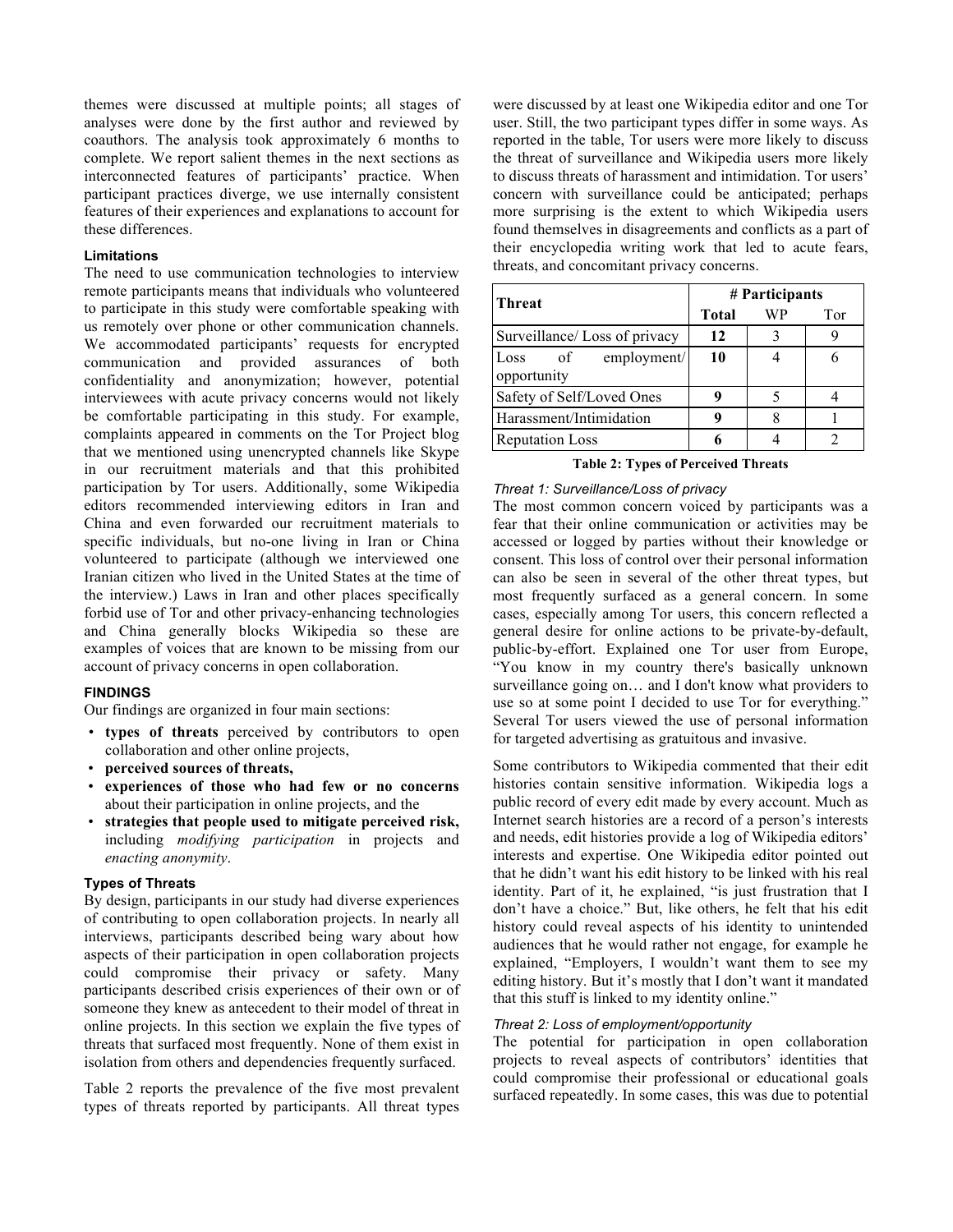for discrimination against specific aspects of participants' activities or identity. One Tor user remarked,

I am transgender. I am queer… my boss…would rant for hours about this kind of person, that kind of person, the other kind of person, all of which I happen to be. And I decided that if I was going to do anything [online] at all, I had best look into options for protecting myself because I didn't want to get fired.

In other examples, Wikipedia editors described editing articles on sexual health or drug abuse because they believed it was important for people to have access to sound information on these topics, but were wary about the potential for these edits to be seen and misinterpreted by professional colleagues or potential employers.

Wikipedia administrators in particular were concerned that their contributions might attract backlash that could eventually result in lost opportunities as a secondary effect. One Wikipedia administrator who was involved in resolving controversy with a disgruntled editor described her own experience and observed that another administrator

…was also involved in the discussion, and he actually got it worse than I did. He's in a position now where anyone who Googles him finds allegations that he… is this awful monster, and he's terrified of having to look for work now because you Google him and that's what you find.

The fear of losing professional opportunities surfaced repeatedly as people described their own experiences with harassment as well as others' experiences.

We have noted that we take a phenomenological approach to understanding privacy practices and threat models as constructions that are predicated on Internet users' subjective lived experience. Some interviews, like the one excerpted above, suggest that people who share characteristics (e.g.Wikipedia administrators) may construct understandings of threats and privacy practices based on observing *others* lived experiences as well as their own.

#### *Threat 3: Safety of Self and Loved Ones*

Some Wikipedians described threats of rape, physical assault, and death as reprisals for their contributions to the project. Although they sometimes stated that they didn't take such threats seriously themselves, the possibility of harm to their loved ones was much more serious. One Wikipedian in Europe said he didn't take it seriously when someone threatened a drive-by shooting at his home, but

I pulled back from some of that [Wikipedia] work when I could no longer hide in quite the same way. For a long time I lived on my own, so it's just my own personal risk I was taking with things. Now, my wife lives here as well, so I can't take that same risk.

Similarly, such fears led some political activists who used online spaces to organize and share information to use the Tor network. Explained one interviewee:

they busted [my friend's] door down and they beat the ever living crap out of him… and told him, 'If you and your family want to live, then you're going to stop causing trouble.'... I have a family. So, after I visited him in the hospital, I started—Well, at first I started shaking and went into a cold sweat, then I realized I have to—I started taking some of my human rights activities into other identities through the Tor network.

## *Threat 4: Harassment/Intimidation*

People who contribute ideas and tools in a public forum open themselves up to criticism. One open source developer reported that he used Tor to protect information about his location because people "just wanna harass me, basically for a number of different reasons, mostly because I write software that they don't like, and provide tools for user bases and websites that they have issues with." Similarly, a Wikipedia editor reported that to avoid being targeted by groups with a history of harassing Wikipedians, "when I'm reading Wikipediocracy or one of the Wikipedia criticism sites, because I know that they scoop up IP addresses, I use an IP obfuscator for that."

Many Wikipedia administrators recognized the threat of harassment. We were surprised to learn how pervasive and dire the threat was perceived to be among people with central roles (like employees of the Wikimedia Foundation) and permissions like blocking editors or protecting pages (like administrators chosen by the community). One female administrator pointed out that "the fear of harassment, of real, of stalking and things like that, is quite substantial. At least among administrators I know, especially women." Said another, "It's a lot of emotional work, and I remember being like 13 and getting a lot of rape threats and death threats and that was when I was doing administrative work." Frequently, threats to both male and female Wikipedia editors stemmed from other editors who were angry about conflicts. Editors who took central positions like administrator or arbitration committee member found that additional authority and responsibility brought with it publicity and vulnerability.

# *Threat 5: Reputation Loss*

We have already discussed the potential for contributions to controversial topics to be misinterpreted and result in lost opportunities. For some Wikipedians, the threat of reputation loss was unrelated to specific outcomes,

I know a couple of people who edit anonymously so that it doesn't impact their professional reputation. Not in that they're worried that there's going to be an article that "Local Scientist edits Wikipedia" and then a career in tarnish but more in the sense that they don't want someone to go on a vendetta against them and what's a volunteer hobby for them suddenly turns into something that affects their professional career.

Importantly, we learned that when people create content online, they aren't just concerned about the nature of that content reflecting on them, but about the social ties (or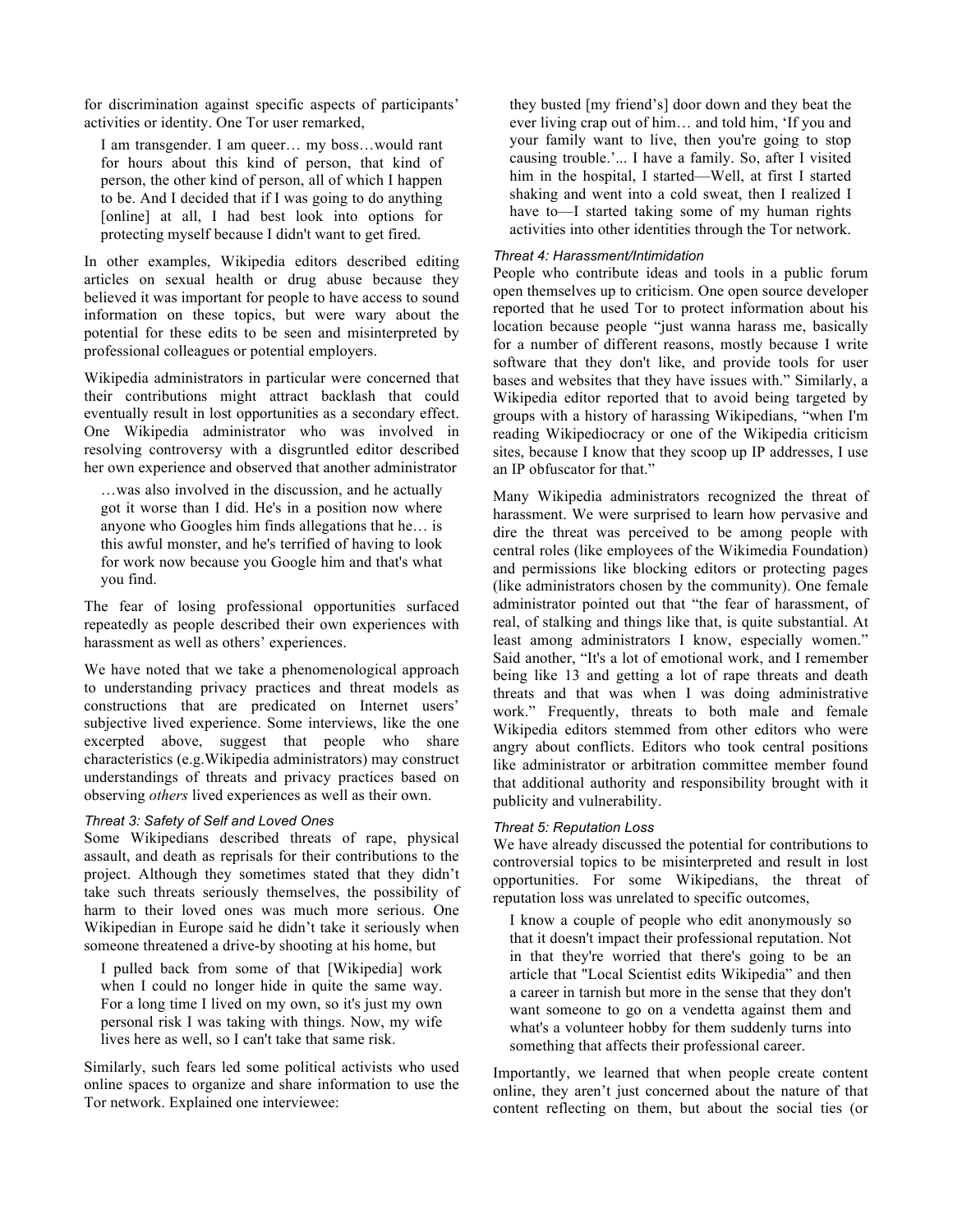appearance of ties) and affinity identity they create when they contribute. One Tor user explained that he contributes to online resources about pharmaceuticals where there are also contributors with "questionable morals" with whom he didn't want to be affiliated. Explained another Tor user,

I do a lot of stuff on [8chan], sometimes I try to create highly valuable content... I wouldn't mind just being associated with the content. It's more like some people on there might be considered bad people, and I don't want to be associated with those kinds of things.

# *Other Threats*

The above five types were not the only threats that surfaced in interviewees' accounts, but they dominated threat-related accounts and appeared repeatedly across interviewees. Only two participants discussed the threat of legal sanctions for online participation. In one case, an interviewee noted that his country could revoke his access to the Internet if he was thought to be violating intellectual property law. In another case, an interviewee explained that because political dissidents have been arrested and beaten in Iran, it became common practice to use Tor to access political content and to rely on "braver" or non-Iranian friends to post content that could be deemed political.

Finally, some Wikipedians discussed the threat that their efforts to contribute to the encyclopedia might be undermined. In most cases this threat was associated with holding an official role like being a Wikimedia Foundation employee or holding an elected position. One Wikipedian noted that in the language edition where he frequently edited, revealing features of his identity could influence how others perceived his contributions and potential biases: "Sometimes, your edit gets reversed immediately, just for the fact that you can be easily identified, affiliated to part of a religion or belonging to a religion or belonging to an ethnic group." This interviewee described having his contributions challenged because his username revealed that he belonged to a minority ethnic group in his country.

# **Sources of Threats**

We have explained the kinds of threats perceived by people who contribute to open collaboration projects. These threats were perceived to emanate from diverse sources, including the most commonly named sources of *governments*, *businesses,* and *private citizens* (Table 3).

Overall, Wikipedia editors and Tor users were equally likely to describe other individuals as a source of threats when they reflected on their online participation and need for privacy. Tor users were more likely to describe threats from governments and *only* Tor users described surveillance by businesses as a threat to their participation online. In some cases, perceived threats from governments and businesses were similarly predicated on the fact that contributors to projects didn't know what information might be collected, for what purposes, or how information about their activities might be used in the future.

| <b>Source of Threat</b> | # Participants |    |     |
|-------------------------|----------------|----|-----|
|                         | <b>Total</b>   | WР | Tor |
| Governments             | 12             |    |     |
| <b>Businesses</b>       |                |    |     |
| Private Citizens        |                |    |     |
|                         |                |    |     |

**Table 3: Perceived Sources of Threats**

A Wikipedian participant pointed out a case in which a French Wikipedia editor was pressured by French intelligence to delete an article about a military installation. The Wikipedia community responded by restoring and improving the article, translating it into several other languages and for a while it was the most viewed article in the French language Wikipedia. The incident highlighted the visibility of Wikipedians' work to governments; our interviewee observed, "it's not just Iran, or Syria, or countries like that… here we are, we find out that editors in France have to be concerned of their own privacy." In a few cases, participants perceived concrete threats from governments. For example, one participant described the likelihood of government sanctions of Iranian citizens for contributing to the Tor project.

Many interviewees viewed the interests of businesses and the state as potentially in conflict with their own interests. One Tor user explained his commitment to using privacy enhancing tools in terms of an escalating arms race:

We (private citizens) have to have these kind of capabilities in place, in particular in a world where the adversaries—whether that's national government, whether that's organized crime, whether that's an oppressive regime, whoever it may be—the adversaries are gearing up enormously strongly.

Participants spoke of threats from private citizens more concretely. They were afraid of things like threats to their families, being doxxed, having fake information about them circulated, being beaten up, or having their heads photoshopped onto porn because they experienced these things or saw them happen to others. In the context of open collaboration projects, these threats emanated both from other project members and from outsiders. In fact, nearly all of the harassment and intimidation described by those who took central positions in Wikipedia came from other editors. In multiple cases, Wikipedia contributors also described the threat of intimidation and harassment originating from organized groups whose members view doxxing Wikipedia administrators as a matter of policing the encyclopedia and providing a form of public service.

# **Lack of Perceived Threat**

In some cases, although they may have been concerned about privacy in some contexts, participants conceded that they rarely perceive threats when contributing to open collaboration projects. In a few of these cases, participants pointed out that they enjoyed privileges due to their gender, nationality, race, or the scope of their interests.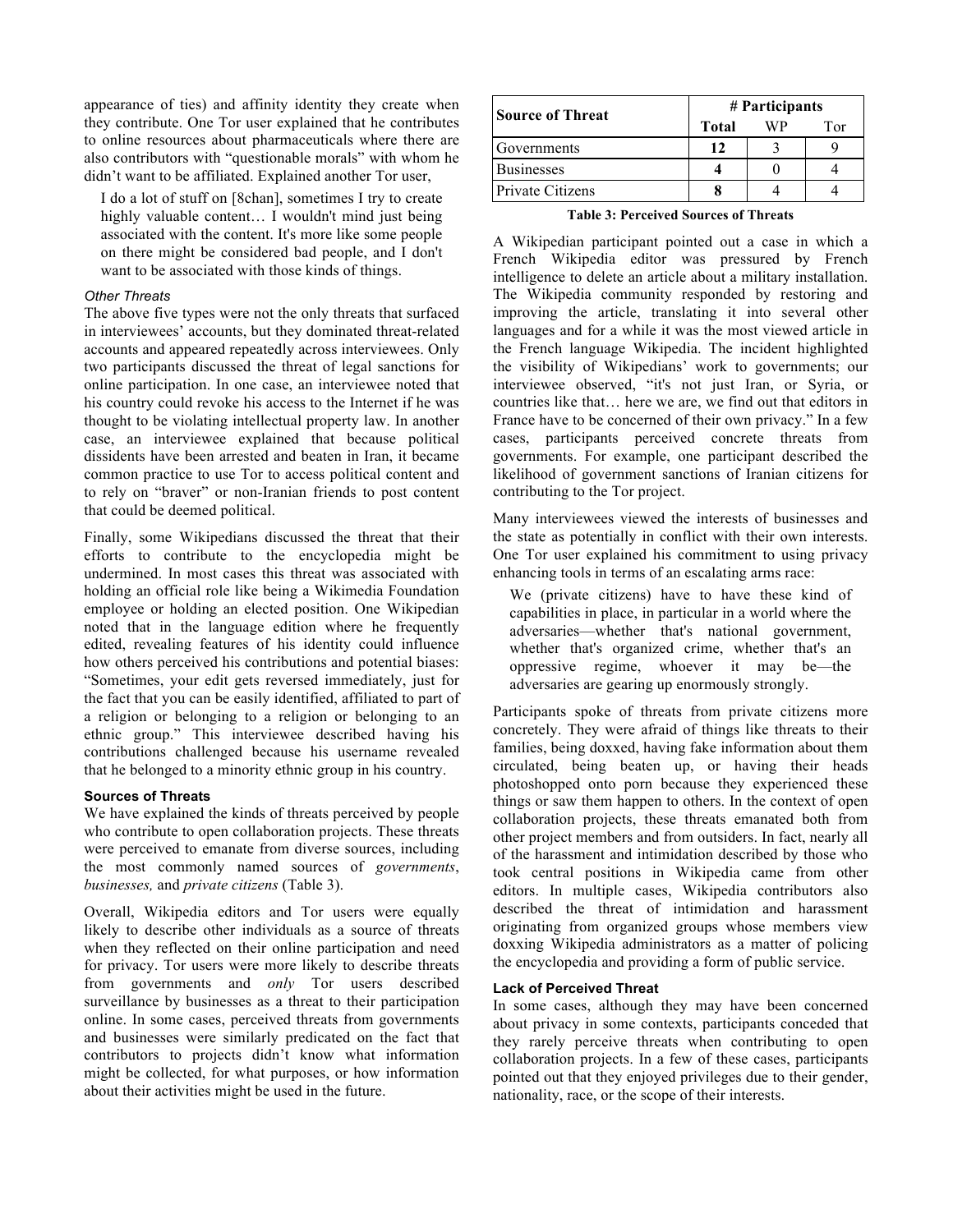Said one Tor user, "I come at it from a completely privileged position. I'm an employed white male, so I have no horse in the race. I have colleagues who get the death threats and the rape threats and all the rest of it" and a Wikipedia editor pointed out that, aside from demographic characteristics, "I'm in a privileged position of not being interested in any topics that would be of particular interest to, say, the NSA." These interviewees perceived themselves as belonging to a privileged class online who enjoy freedoms because they are not vulnerable by virtue of their majority or socially approved status and interests. Despite perceptions of safety, some participants still use privacy enhancing tools like Tor because of a belief that privacy should be a default in electronic communications.

#### **Mitigating Perceived Risk**

The kinds of threats identified by participants are not specific to participation in open collaboration projects; however, their responses to these threats influenced their participation in ways that also affect the health and quality of projects. The experiences that led participants to perceive these threats and the ways they managed the threats were often influenced by their participation goals and the sociotechnical systems that mediate their participation.

Strategies for mitigating perceived risks included two broad overlapping categories of activities: *modifying participation*  in projects and *enacting anonymity*.

Notably, mitigation strategies have elements of negotiating temporal boundaries. One Tor user explained "Tor is one of those things where you want to have it before you need it, for obvious reasons, because if you're being censored, it's very hard to get." Likewise, Wikipedians who took central positions in the community frequently described a shift in the way they viewed their privacy and participation as they took on more responsibility and become more visible.

#### *Modifying Participation*

One female Wikipedian explained that after experiencing harrassment, she chose to divulge her real identity on her user page because the ease of obtaining her identity helped her avoid becoming a target:

I decided that my real life identity and my online identity were inextricably linked, and if I tried to hide them that would have been stupid, because that would have made it attractive for people to try and figure out who I was… It's just all about control, right? I made my information public on my own terms.

Editing under her real name gave her a sense of control; if she wasn't hiding, she couldn't be hunted. A Wikipedian with expertise in reproductive health described the effects of using her real name online on her editing activities:

I don't want to be getting flak when I'm applying to medical schools. Because I have friends who've been really badly hurt by that kind of thing… I avoid writing about sexual health.... I did some pokes at the abortion article and realized that I was gonna get

myself in a deep pile of shit if I kept going. Not because I was giving scientifically inaccurate information or anything—I had my giant obstetrics textbook right open next to me—but I just didn't want to wade in because I don't need backlash. So yeah, I definitely avoid saying things or editing about things because it's all connected to my real name.

In order to claim their identity online, then, Wikipedians may choose to give up the freedom to edit topics that they believe could be contentious or attract attention. Others described similar tradeoffs between revealing their identities to provide a public face for their Wikipedia work and being able to do the kinds of work they wanted to do:

I had a photo, my name and my private phone number on my user page… during that time I would not get into conflict with say, trolls or vandals, because since I didn't have any privacy, I felt limited in what I could do. I could still write articles, but blocking people and stuff like that was something I had tried to avoid.

One Wikipedian observed that surveillance "has a chilling effect on the way that we do business and on the ability which Wikipedia has, an enterprise, to continue. Because people are far less likely to engage with us, if they know that the American government is watching their every move." Another Wikipedia editor offered corroborating evidence when he explained that "for the Edward Snowden page, I have pulled myself away from adding sensitive contributions, like different references, because I thought the name may be traced back to me in some way."

# *Enacting Anonymity*

Participants described efforts to enact degrees of anonymity either through **technical approaches** that circumvent observation (e.g. using Tor) or **operational approaches** that limit others' ability to connect activities with participants real identities (e.g. maintaining multiple accounts). Each of these approaches circumvent different types of identity knowledge.

Tor provides a technical infrastructure for participating anonymously on the Internet; as such, all of the interviewees who used Tor used technical means of circumventing types of identity knowledge at least some of the time. However, because some service providers use aggressive tactics to prevent anonymous use of their services, some of our interviewees who use Tor were unable to participate in open collaboration projects or other online forums as freely as they would like. Most notorious among our interviewees, the web hosting service Cloudflare presents Tor users with CAPTCHAs to such an extent that:

It drives me insane that you solve one CAPTCHA after the next one. And even though it's technically possible to use Tor, it's just so much of a nuisance that I decided to just use… the normal browser. Just to make the CAPTCHA's go away.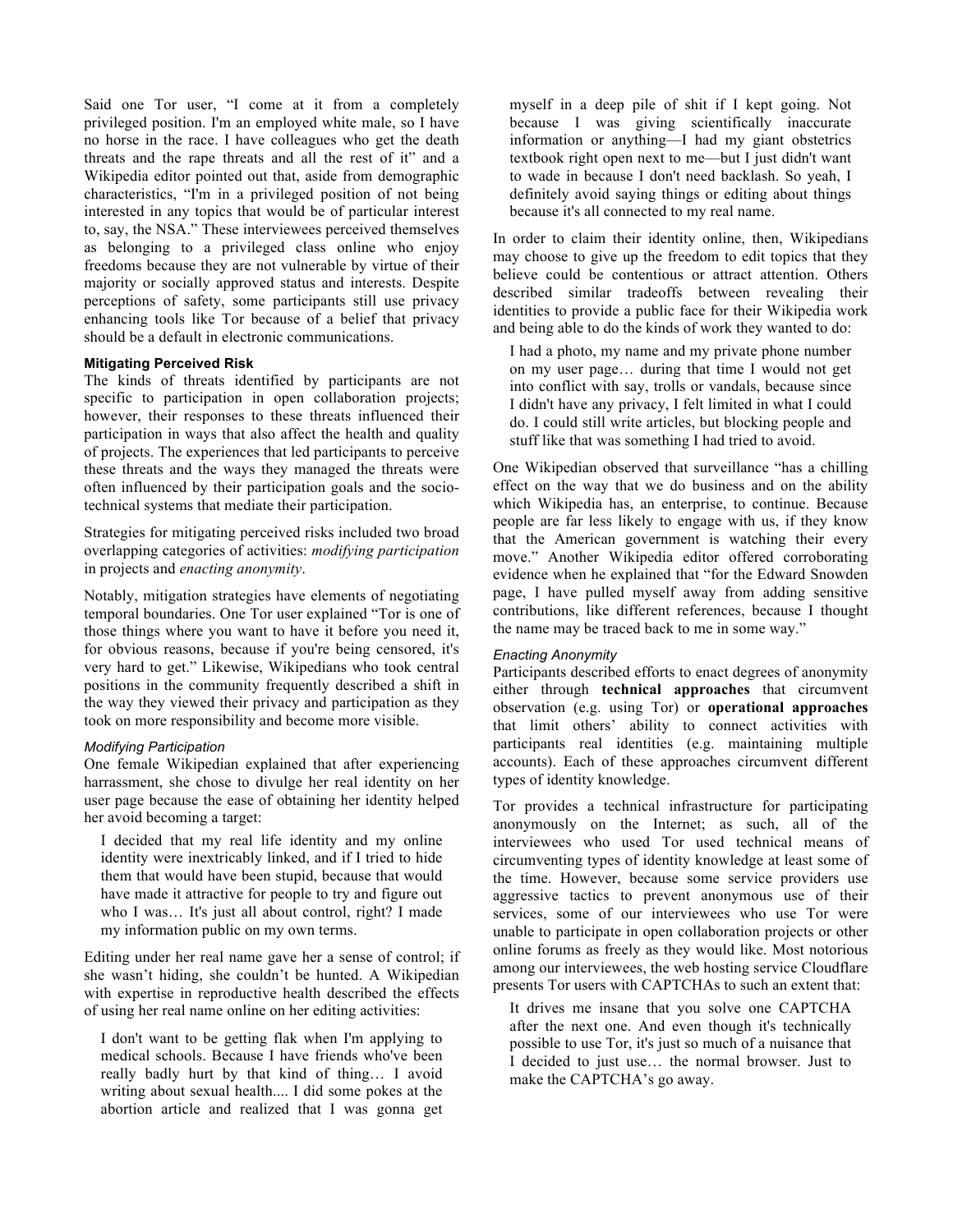Explained another Tor user, Cloudflare-hosted sites don't technically block Tor but "functionally" block Tor users by making it onerous for them to participate. The frustrations voiced by our participants about such approaches are reflected in measurement studies that document the frequency of such censorship events at the network level [22]. One interviewee told us that being blocked was problematic because the kind of identity knowledge he wanted to circumvent by using Tor was not his name, but his IP address. He explained that he does not care if blog owners know who he is when he comments, he cares that they are not able to hack or locate him.

Some websites go further and block Tor users from posting outright by blacklisting IP addresses that are known to be Tor exit nodes. One of these sites is Wikipedia.

A Wikimedia Foundation employee explained that "we do sometimes let people edit through them [tools like Tor]. I know that we have users in China coming through the Great Firewall and stuff." Wikipedia's policy is to block edits from Tor exit nodes unless a user requests special permission to edit via Tor. In order to obtain such an allowance, editors need to reveal perceived risks to employees of the Wikimedia Foundation to make their case.

In some cases, our Tor-using participants treated Wikipedia with the same annoyance as Cloudflare sites that forced them onto the "open" Internet to make contributions. One Tor user explained that he still edits Wikipedia although he feels "kind of vulnerable not using Tor." Two of our participants stopped editing Wikipedia because of the prohibition of Tor edits. Wikipedia editors who use Tor, then, must either stop participating or strategize other ways of protecting their identities while they edit.

Operational tactics for enacting anonymity involve subverting identity knowledge by changing behaviors. For example, Wikipedia editors subverted potential efforts to identify their location by carefully managing their editing activity. Explained one interviewee, "these are small things but I would usually not edit things relating to my school or places near where I lived while logged in… It is actually weirdly easy to piece together someone's identity based on—say it was based on the location."

Likewise, interviewees observed that maintaining different accounts for different purposes can be helpful, but behavioral or linguistic patterns across multiple accounts or identities can allow observers to link them to the same person and learn a lot:

People can look at the edits of those [accounts] and the patterns of both and correlate them and realize, "Hey, wait a minute this is probably the same person behind these two." And if you look at the patterns of what people read, what people edit, and what people comment on, you can start to draw conclusions about the sorts of things that they as the person are interested in, why they're doing it, for what, what some of their

backgrounds might be... That cuts a little bit too close to the bone for my taste.

# **DISCUSSION AND IMPLICATIONS**

We have presented findings about the kinds of threats that people perceive when contributing to open collaboration projects, why some people do not perceive threats, and what actions people take when to mediate threats. In the Related Work section, we discussed the tension between participation and privacy highlighted by Palen and Dourish [29]: in order to participate, the participant must be revealed. Nissenbaum's concept of contextual integrity stipulates that the ways that people manage those revelations is bound to the contexts in which they are made [27]. In many contexts, understanding information flow and the norms surrounding appropriate disclosures are robust; but this is not the case for open collaboration projects. We have shown that contributors reveal features of their identity before they have come to understand the social and technical infrastructures in which their contributions to projects are being made and as their participation changes, so too do their privacy concerns.

We discuss two sets of implications of these findings. First, we challenge the implicit assumption underlying many discussions about open collaboration projects – i.e. that human knowledge and skills are equally sharable. This assumption has lead to the problematization of volunteer engagement almost exclusively as a function of motivation, incentive, and skills. Our findings suggest that safety and privacy concerns can be equally important for some potential contributors. Second, we examine the implications of our findings for technical and social interventions that can alleviate threats perceived by participants in open collaboration projects and offer a two-dimensional framework for thinking about such interventions.

# **Chilling Effects, Privilege, and Free Culture**

The potential for thousands of people to come together online and create resources like encyclopedias or operating systems for the common good is exciting. Open collaboration is predicated on people's ability to self-select into projects for which they have the skills and interest to contribute. For example, Wikipedia aims to produce and make accessible the "sum of all human knowledge" through contributions of hundreds of thousands of volunteer editors who write about things they know or have an interest in learning. Engaging a diverse editorship is critical to this mission; yet, as we have demonstrated, some swaths of human experience may be excluded from this project if certain topics or people are associated with heightened threat. A *chilling effect* is what happens when the threat of prosecution, persecution, or other undesired effects associated with a behavior cause people to stop engaging in it. For example, Fiesler et. al found that confusion over copyright laws can have a chilling effect on online participation [17]. Our findings identify additional perceived threats to participation; in fact, the threat of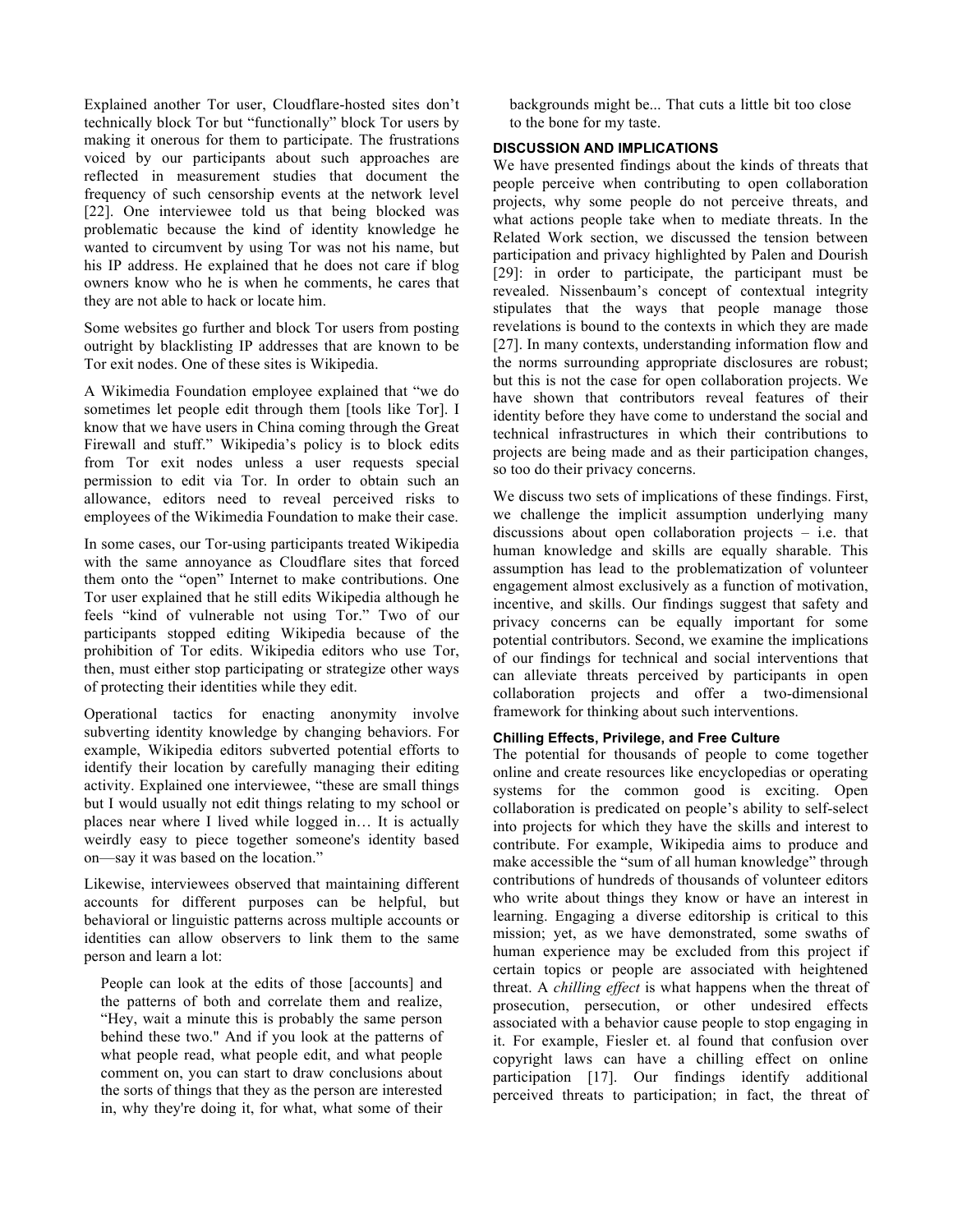government surveillance alone has been found to have a chilling effect on Wikipedia traffic. In a recent study of English language Wikipedia, author Jonathan Penney found that traffic to Wikipedia pages on sensitive topics decreased after widespread revelations about U.S. government surveillance activities in June of 2013 [30].

Those of our interviewees who did not perceive threats selfidentified as privileged in various ways. Conversely, those who expressed concern self-identified characteristics that created vulnerabilities; for example, being female, being from an ethnic minority, or being transgender. The work of female Wikipedia editors in coping with harassment and other emotional labor has been identified in related work as a contributor to gender disparity on the site [26]. If such voices are systematically dampened by the threat of harassment, intimidation, violence, or opportunity and reputation loss, projects like Wikipedia cannot hope to attract the diversity of contributors required to produce "the sum of all human knowledge."

The problem then is not always motivation or incentive. Our interviewees participated in different forms of open collaboration and reported high levels of commitment to these projects. Yet, many encountered privacy concerns that caused them to modify their participation and some stopped editing Wikipedia completely. Open collaboration communities must go beyond attracting participants, to develop social and technical arrangements that support contributors' needs for privacy—especially contributors who are not fully engaged and whose privacy requirements may not be well understood.

# **Designing along Two Dimensions for Privacy in Open Collaboration Systems**

In this section, we describe potential social and technical interventions that address many privacy concerns voiced by our interviewees and could help create a more equitable arena for participation in open collaboration projects. These interventions represent a range of considerations along two dimensions: social/technical and internal/external. Social interventions include efforts like educating people about how to protect their privacy while contributing to projects whereas technical interventions involve changes to the infrastructures that support open collaboration projects to better align with participant privacy practices. Internal interventions may focus on technologies and social solutions that are implementable by community members by modifying policies and tools; whereas external interventions are appropriate where open collaboration projects depend on shared infrastructures and toolkits provided by service providers.

# *Educating about Operational Privacy Practices*

Wikipedian interviewees were primarily concerned with being identified through the content of their edits, the content edited, or contextual factors (location/timing of edits). Although privacy-enhancing tools such as Tor can mitigate contextual factors (particularly location), this was not how most editors describe being outed. Social intervention may be helpful in this case: projects could benefit by producing and publicizing guidelines for participants who wish to make anonymous contributions.

*Respecting Temporal Features of Privacy and Participation*

The most severe privacy threats associated with participating in Wikipedia were usually not realized until contributors had taken on leadership roles associated with content curation and managing conflict. When people begin contributing to an open collaboration project, they are often not even aware of community structures [11], and do not begin with the goal of taking a leadership role. When they were new editors, our interviewees systematically failed to consider the effect of time on their privacy concerns. For some, participation changed; for others, life changes such as starting a family or applying for a job/school affected their ability to handle privacy threats. One interviewee suggested a social intervention to help:

Until it happens to you, it doesn't occur to you that, "Well, why would anyone be Googling me? Why would they want my address?" And by the time you realize that all it takes is some kid being bored someday, it's a little late to hide it. So I would like there to be, and I don't even know how there could be because people don't really read things on the internet, but I wish we had a way to warn people, "No really, you should give this some serious thought."

Yet, as she observed, such warning messages as social interventions alone are not often effective. Where possible, participants in open collaboration projects could benefit from privacy enhancing technical defaults when they begin contributing. To support privacy practices, open collaboration systems could be designed to offer people the option of creating a new technical identity that is publicly unlinked to their past technical identities when taking on significant new responsibilities and roles.

# *Helping Providers Control Abuse*

A tension exists between preventing abuse of online services (stopping Wikipedia vandalism, for example) and allowing the use of privacy-enhancing tools such as Tor (which can be used by vandals). The CHI and CSCW communities have spent decades discussing possible approaches to managing deviant behavior [10]; in this paper we focus on those that are most pertinent to maintaining high-quality information/product and ensuring the safety of contributors to projects.

Most of our Wikipedian interviewees did not use Tor regularly and they mainly considered the existing procedures for getting exemptions from the Tor IP block list (application to the Wikimedia Foundation) to be reasonable. Many of our Tor interviewees were also Wikipedia editors; in contrast, we often heard from this group that editing Wikipedia through Tor was extremely difficult if not impossible and they often weren't aware of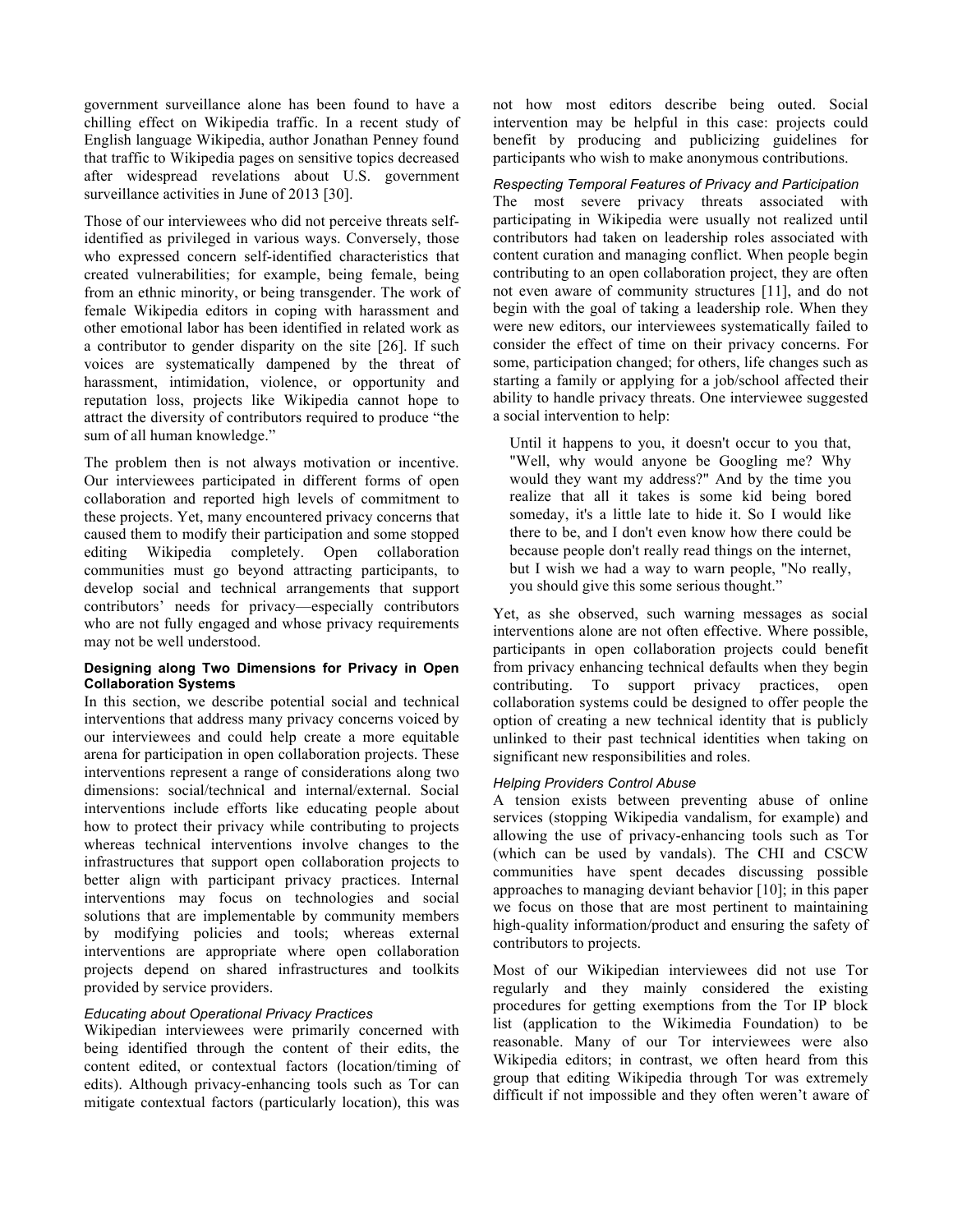the protocol for exemptions. This difference represents the perennial problem of "internal testing": although members of an organization may use a tool they are designing, they often have different requirements or practices than potential users outside the organization.

There exist some examples of social moderation of anonymous participation, ranging from community moderation (trusted German Wikipedia editors can approve edits from users lacking sufficiently reputable accounts), to flagging behavior from anonymous users so other users can choose how to interact with them [14]. However, applying these approaches has not had widespread success. Part of the challenge is knowledge transfer—each website deals with the question of anonymity in isolation. There are no standard tools for managing anonymous contributions even if site managers want to do so. In addition, sites face different problems that require different solutions: Wikipedia doesn't want vandals to compromise content, whereas Yelp doesn't want competitors to scrape its pages.

Technical mechanisms also exist that allow anonymous use of websites in ways that help service providers control abuse. Simple technical approaches include "you can read but you can't post" (e.g. Wikipedia) or "you must log in to post." Many sites use "flags," a sociotechnical approach that allows community members to flag contributed content they deem socially or legally unacceptable, but only after it is posted. More complex approaches track the reputation of individuals and give them access to site features based on past behavior of the person rather than on past behavior associated with a network address. There are also ratelimiting approaches involving CAPTCHAs (e.g. Cloudflare), or bandwidth throttling for anonymous visitors.

Anonymous blacklisting systems provide a promising cryptographic alternative to blocking entire anonymity networks like Tor. In a one-time registration step, users of an anonymous black-listing system receive a credential that they can use to authenticate with participating services without revealing any information that might help the services link them to any past or future sessions. Every anonymous authentication results in a unique ticket, which is related mathematically to the secret part of the user's credential but which appears random to the service provider and third parties. If the user commits an abusive act during its session, the service provider can place this ticket on a blacklist. In the most basic form of anonymous blacklisting, a returning abusive user will be unable to authenticate if any of its own tickets are on the blacklist. Some schemes support blocking policies that are more sophisticated, such as policies allowing multiple strikes [34] or policies that consider community-generated reputation scores [3].

# **CONCLUSIONS**

When gathering privacy requirements, designers of open collaboration systems need to remain sensitive to a variety of threats. Many threats to Wikipedians came from individuals who were part of the project, sometimes including individuals who held positions of responsibility. Designing for "communities" suffers from some of the same blindspots as designing for "families" or "neighborhoods" – although these words are often imbued with values that include mutual trust and protection, in some cases, neighbors and even children and parents can constitute a threat to one another. Likewise, Wikipedians and other open collaboration project members can pose threats to one another. Just as social and technical solutions can be external and internal to project infrastructures, threats can be external and internal. When considering the design of privacy enhancing technologies for large, open communities, efforts should be made to understand the potential for both internal and external threats.

Ultimately, any approach to handling anonymous participation will require that organizations and service providers value anonymous contributions. We have demonstrated that privacy concerns pervade open collaboration projects; risks are perceived both by individuals who occupy central leadership roles in projects and by rank-and-file contributors. Further work needs to be done to measure the effect of project policies, practices, and technologies that interfere with contributors' efforts to protect their privacy and to evaluate the impact of potential interventions that shift privacy protection strategies from the individual to the community.

# **ACKNOWLEDGEMENTS**

Our thanks to Tor Project and Wikimedia affiliates who helped our recruitment efforts; to Michael Dickard, Roger Dingledine, Tim Gorichanaz, and Susan Wyche for feedback on paper drafts; and to the participants who shared their stories with us. This work was partially supported by National Science Foundation grants #1253302, 1347151, and 1253418.

# **REFERENCES**

- 1. Nazanin Andalibi, Oliver L. Haimson, Munmun De Choudhury and Andrea Forte. 2016. Understanding Social Media Disclosures of Sexual Abuse Through the Lenses of Support Seeking and Anonymity. In *Proceedings of ACM Conference on Human Factors in Computing Systems (CHI 16)*.
- 2. Alexander Ardichvili, Vaughn Page and Tim Wentling. 2003. Motivation and barriers to participation in virtual knowledge-sharing communities of practice. *Journal of knowledge management*, 7, 1. 64-77.
- 3. Man Ho Au, Apu Kapadia and Willy Susilo. 2012 of Conference. BLACR: TTP-free blacklistable anonymous credentials with reputation. In *Proceedings of NDSS 2012*.
- 4. Eric P.S. Baumer, Phil Adams, Vera D. Khovanskaya, Tony C. Liao, Madeline E. Smith, Victoria Schwanda Sosik and Kaiton Williams. 2013 of Conference. Limiting, leaving, and (re)lapsing: an exploration of facebook non-use practices and experiences. In *Proceedings of the SIGCHI Conference on Human*